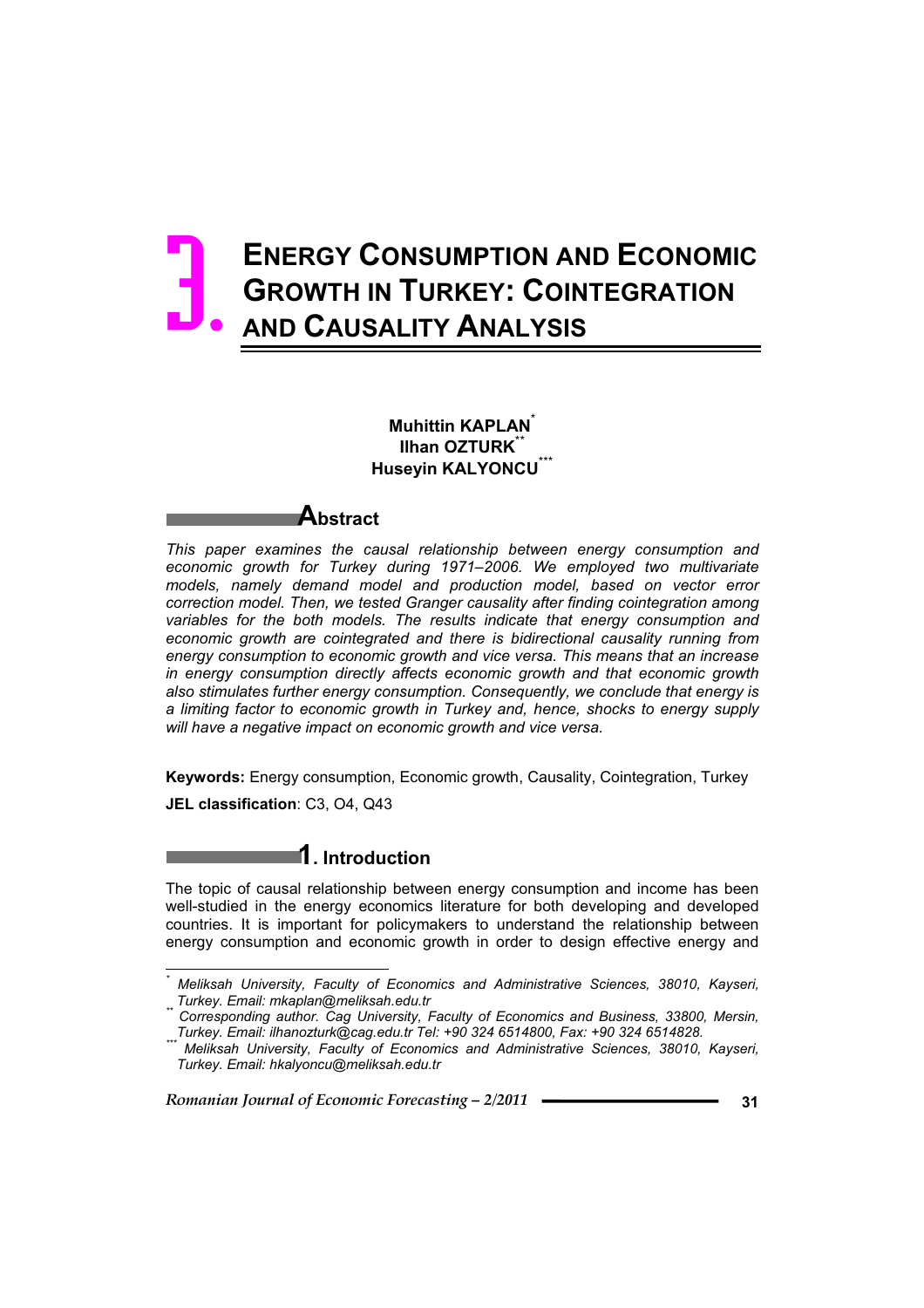#### *Institute of Economic Forecasting*

environmental policies. Hence, several studies have attempted to establish the relationship and the way of causality between energy consumption and economic growth for developing and developed countries (Ozturk, 2010). A general observation from these studies is that the results have been mixed and Turkey has no exception (Table 1). From Table 1 it can be concluded that, almost all types of causality results (uni-directional causality, bi-directional causality and no causality) have been reported in the literature for Turkey. In other words, the question of whether energy consumption causes economic growth or economic growth causes energy consumption is an unresolved issue for Turkey. The empirical outcomes of these studies have been varied and sometimes found to be conflicting due to the different time periods, different variables used, countries studied and different econometric methodologies used.

According to the official energy projections for Turkey, there is continuing increase in demand for energy in the next two decades. The higher demand for energy consumption in Turkey is growing rapidly due to the technical, social and economic development. Since energy will play an increasingly vital role in Turkey, examining this issue will highlight a potentially significant relationship.

The objective of this paper is to investigate the causal relationship between energy consumption and economic growth in Turkey using annual data for 1971-2006 period. In the most of the previously studies, a bivariate models had been employed to examine this relationship. In other words, they were using only two variables in their models which cause an omitted variable problem. Thus, to avoid omitted variable problem, in this study we employed a multivariate model by adding real energy prices, capital and labor variables into model in order to examine causality relationship between energy consumption and economic growth.

The rest of the paper is organized as follows: The next section describes the model, data and methodology. Section 3 presents results from this empirical analysis. Finally, Section 4 summarizes the paper.

**Table 1** 

| Authors                                        | Period    | Methodology                  | Variables       | Conclusion                           |
|------------------------------------------------|-----------|------------------------------|-----------------|--------------------------------------|
| Soytas et al. (2001)   1960-1995 Cointegration |           |                              | Energy consump- | IGDP ← EC                            |
|                                                |           |                              | tion, GDP       |                                      |
| Altinay and                                    |           | 1950-2000 Hsiao's version of | Energy consump- | IGDP ---- EC                         |
| Karagol (2004)                                 |           | Granger causality            | tion, GDP       |                                      |
| Lise and Van                                   |           | 1970-2003 Cointegration test | Energy consump- | $\mathsf{IGDP} \to \mathsf{EC}$      |
| Montfort (2007)                                |           |                              | tion, GDP       |                                      |
| Karanfil (2008)                                | 1970-2005 | Granger causality            | Energy consump- | $\mathsf{GDP}\rightarrow\mathsf{EC}$ |
|                                                |           | test, Cointegration          | tion, GDP       | GDP----EC (when                      |
|                                                |           | test                         |                 | lunrecorded                          |
|                                                |           |                              |                 | economy is taken                     |
|                                                |           |                              |                 | into account)                        |
| Erdal et al. (2008)                            |           | 1970-2006 Pair-wise Granger  | Energy          | con- $EC \leftrightarrow$ GDP        |
|                                                |           | causality,                   | sumption, GNP   |                                      |

#### **Summary of empirical studies on energy consumption – economic growth nexus for Turkey**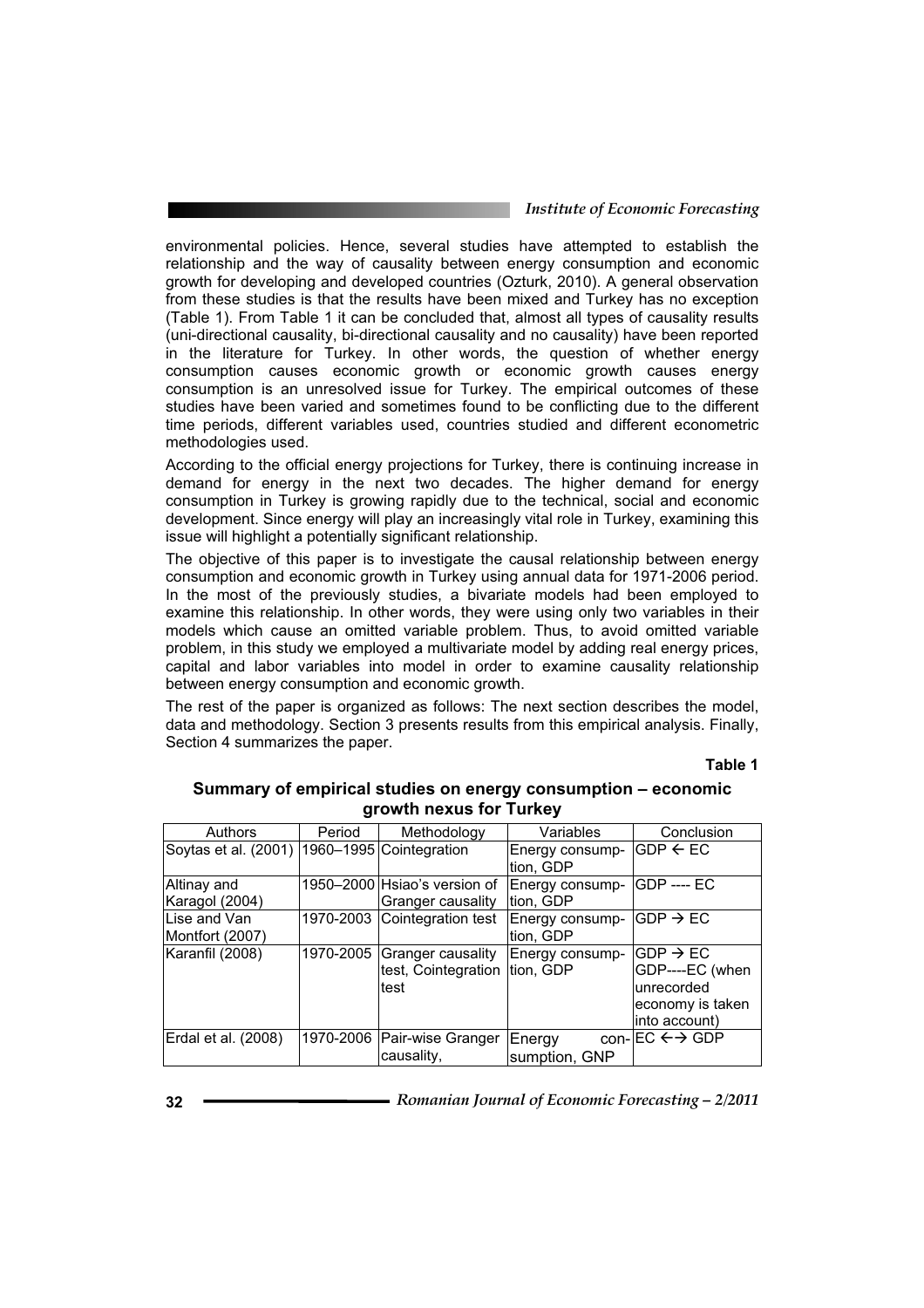*Energy Consumption and Economic Growth in Turkey* 

| Authors                       | Period    | Methodology                                                 | Variables                                                                    | Conclusion |
|-------------------------------|-----------|-------------------------------------------------------------|------------------------------------------------------------------------------|------------|
|                               |           | Johansen<br>cointegration                                   |                                                                              |            |
| Halicioglu (2009)             |           | 1960-2005 Granger causality,<br>ARDL.<br>cointegration test | Carbon dioxide<br>emissions, Energy<br>consumption,<br>GDP, foreign<br>trade | GDP----EC  |
| Soytas and Sari<br>(2009)     |           | 1960-2000 Toda-Yamamoto<br>causality test                   | Carbon dioxide<br>emissions, Energy<br>consumption,<br><b>GDP</b>            | $GDP---FC$ |
| Ozturk and<br>Acaravci (2010) | 1968-2005 | <b>ARDL</b> bounds<br>∣testinq<br>cointegration             | Carbon dioxide<br>emissions, Energy<br>consumption,<br>GDP employment        | $GDP---EC$ |

*Note:*  $EC \rightarrow GDP$  means that the causality runs from energy consumption to growth (GDP).  $GDP \rightarrow EC$  means that the causality runs from growth to energy consumption.  $EC \leftrightarrow GDP$  means that bi-directional causality exists between energy consumption and *growth.* 

*EC----GDP means that no causality exists between energy consumption and growth.* 

# **2. Model, Methodology and Data**

#### *2.1. Model and Methodology*

In the empirical literature, it is observed that two different modeling strategies have been adopted in the analysis of the subject, namely, bivariate and multivariate approaches. Following the literature, to test whether there is a causal relationship between energy consumption and economic growth, we will adopt multivariate approach similar to Oh and Lee (2004), Stern (2000) and Asafu-Adjaye (2000). Furthermore, two different multivariate models (demand side and production side models) will be constructed and estimated using Vector Error Correction Model (VECM). The advantage of this formulation and estimation procedure is that it allows a straightforward test of the direction and the source of causality as will be discussed shortly. While the long-run multivariate demand model is obtained from Oh and Lee (2004), Asufe-Adjaye (2000), and Masih and Masih (1997), the production model is obtained Oh and Lee (2004), and Stern (1993, 2000). The long-run multivariate demand and production equations subject to empirical analysis can be shown as follows.

Demand Model:

$$
ec_{z} = a_{0} + \theta_{1} r g dp_{t} + \theta_{2} r e p_{t} + \varepsilon_{dt}
$$
\n<sup>(1)</sup>

Production Model:

$$
rgdp_t = \alpha_1 + \theta_3 e c_t + \theta_3 r k_t + \theta_4 r l_t + \varepsilon_{pt} \tag{2}
$$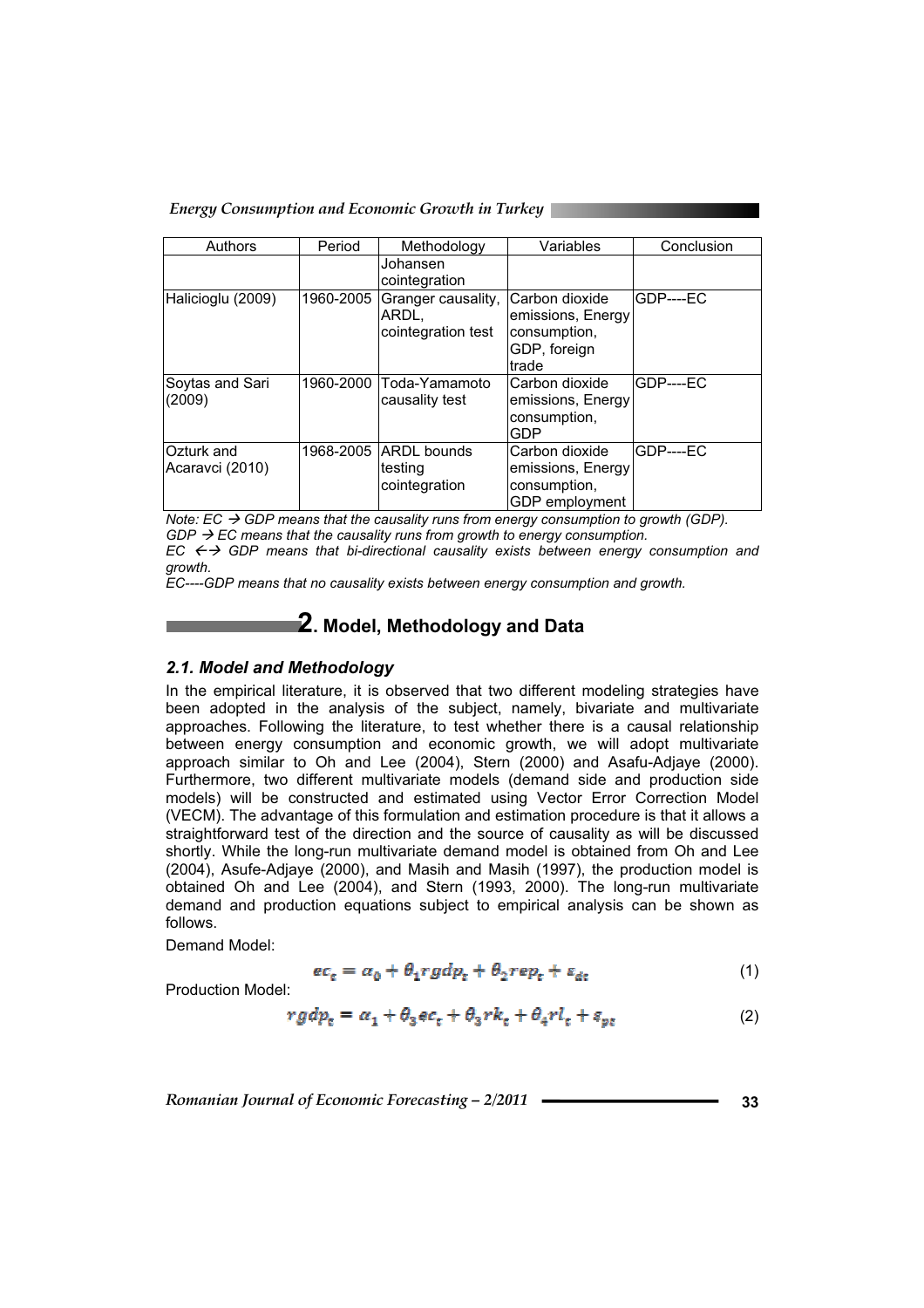where  $ec, rgdp, rep$  represent the natural logarithm of energy consumption, real GDP and real energy prices respectively.  $rk$ , and  $rl$  are the log of real capital stock and the number of labour employed.  $\epsilon$  is the usual error term.

The corresponding VEC representations of the demand model can be written as:

$$
\Delta ec_{t} = \alpha_{e} + \sum_{i=1}^{r} \rho_{ei} ECT_{i,t-1} + \sum_{i=1}^{n} \delta_{ei} \Delta ec_{t-i} \n+ \sum_{i=1}^{n} \gamma_{ei} \Delta rgdp_{t-i} + \sum_{i=1}^{n} \varphi_{ei} \Delta repe_{t-i} + \epsilon_{ee} \n\Delta rgdp_{t} = \alpha_{y} + \sum_{i=1}^{n} \rho_{yi} ECT_{i,t-1} + \sum_{i=1}^{n} \delta_{yi} \Delta ec_{t-i} \n+ \sum_{i=1}^{n} \gamma_{yi} \Delta rgdp_{t-i} + \sum_{i=1}^{n} \varphi_{yi} \Delta repe_{t-i} + \epsilon_{ye}
$$
\n(4)

where ECT represents error-correction term.

Using the VECM, we can test the long-run and short-run causality between energy consumption and economic growth. The existence of short-run causality meaning that the dependent variable responds only to short-term socks can be determined by testing the null hypothesis of  $\gamma_{si} = 0$  in the energy equation (3) and  $\delta_{wi} = 0$  in the GDP equation (4). To determine whether energy consumption causes economic growth /or visa vice in the long-run, we look at the coefficients on the ECT's in equations (3) and (4). While the size of the coefficients on ECT indicates how fast deviations from long-run equilibrium are eliminated, the significance of these coefficients implies the presence of long-run causality among energy consumption and economic growth. We can also determine whether these two sources of causality are jointly significant by testing the joint hypothesis of  $\rho_{ei} = 0$  and  $\gamma_{ei} = 0$  in equation (3) and  $\rho_{wi} = 0$  and  $\delta_{wi} = 0$  in equation (4). The rejection of the joint hypothesis implies that following a shock to the system, both these sources of causation are responsible for the re-establishment of long-run equilibrium.

## *2.2. Data*

The data employed in this study involves annual time series for energy consumption (EC), real GDP (RY), real energy prices (REP), capital (RK) and labour (NL) for the 1971-2006 period for Turkey. Energy consumption is expressed in terms of kt oil equivalent and obtained from the World Development Indicators (2008). The real energy price index is defined as the ratio of energy sector wholesale price index (1987=100) to consumer price index (1987=100). Labour is measured as the number of people employed. The real GDP series is expressed in 1987 constant billion Turkish Lira (local currency). Consumer price index and real GDP series are obtained from the Central Bank of the Republic of Turkey (CBRT) electronic data delivery system (http://evds.tcmb.gov.tr/yeni/cbt-uk.html). The producer prices of energy and labour data are obtained from the Turkish Statistical Indicators 1923-2008 publication (www.tuik.gov.tr). Real capital stock series are calculated by using perpetual inventory method which involves subtracting 5% depreciation and adding that year's constant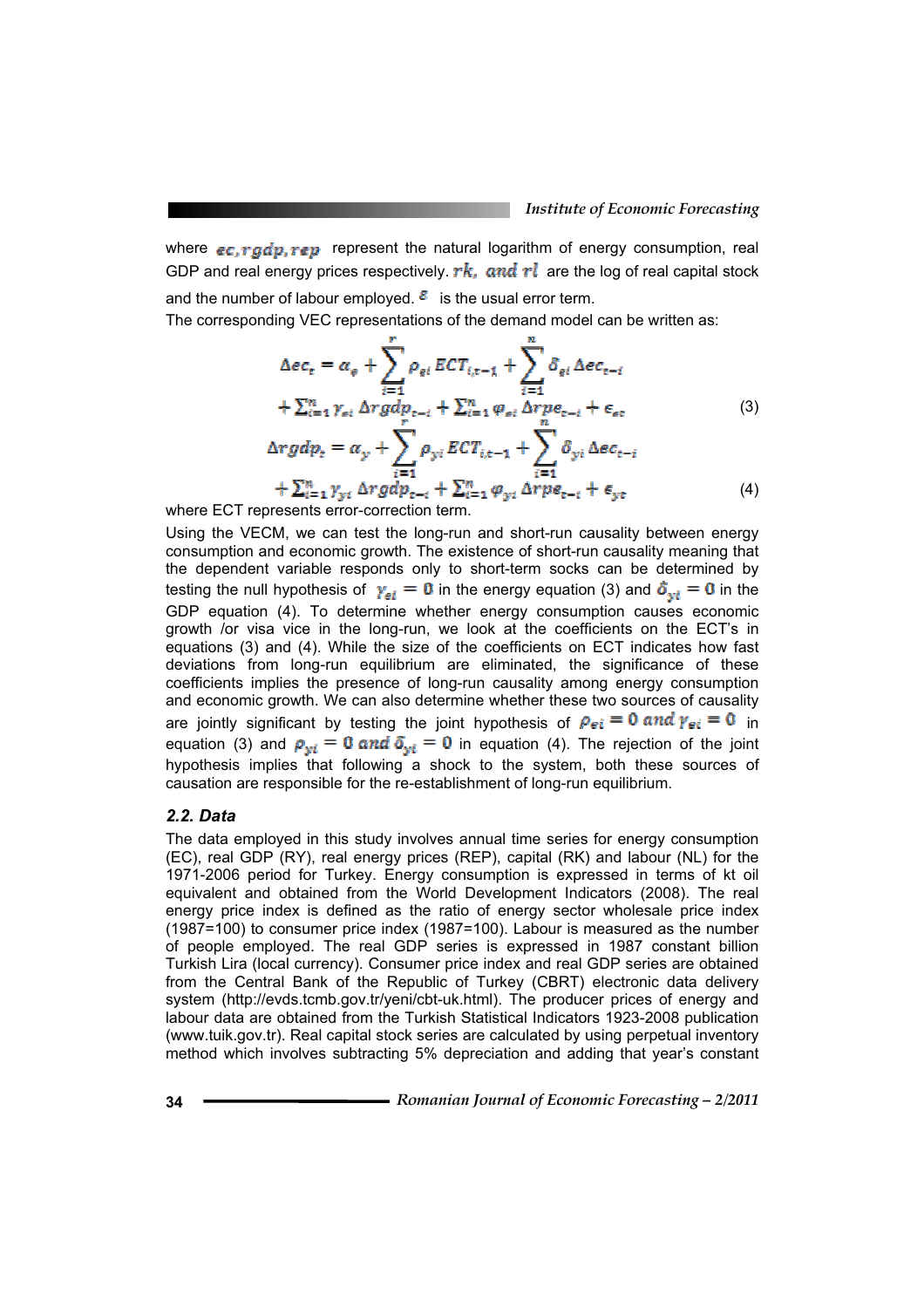value of gross fixed capital formation figures to benchmark year's capital stock values. While fixed gross capital formation figures and deflators are taken from the Turkey State Planning Organization (SPO)'s Economic and Social Indicators 1950-2006 publication (www.spo.gov.tr), benchmark year's capital stock values are taken from Ebiri and Culfaz (1977). All data are transferred to natural logarithms.

# **3. Empirical Results**

This section presents the results obtained from an empirical analysis of data and the findings on the causal relationship between energy consumption and economic growth. In our empirical analysis, we first established the level of integration of the series using both the Augmented Dickey-Fuller (ADF) and the Phillips and Perron (1988) (PP) unit root tests before carrying out econometric analysis of the data since non-stationary regressors invalidate most of the standard empirical results. Once it is established that series are I(1), we can proceed to test for a long-run relationship between the series. Then, the long-run cointegration relationship among both demand and production model variables will be tested using the maximum likelihood estimation (MLE) method of Johansen and Juselius (1990). If the cointegration relationship is found, a VECM given above will be estimated and related test of causality will be carried out.

## *3.1. Unit root test results*

For testing a long-run relationship among the variables, as a first stage it is important to determine univariate properties of the series used in this study, i.e. whether these variables are I(1), stationary in first differences. We, therefore, performed the ADF (see Dickey and Fuller, 1981; Said and Dickey, 1984) and PP unit root tests (see Phillips and Perron, 1988) in levels and first differences. The selection of the number of lags is carried out using the Schwarz Information Criteria (SIC) in the ADF regressions. The results of the ADF and the PP tests computed over the sample period for the levels and first differences of variables are presented in Table 2. Test results indicate that the hypothesis of a unit root in level series cannot be rejected at the 10% level of confidence, suggesting that the variables are not level stationary. Table 2 also shows that both the ADF and the PP tests confirm that the five variables subject to empirical analysis are first-difference stationary.

#### **Table 2**

| Variables |                               | <b>ADF Statistics</b> |                            | <b>PP Statistics</b> |                      |                            |
|-----------|-------------------------------|-----------------------|----------------------------|----------------------|----------------------|----------------------------|
|           | Level                         |                       | First<br><b>Difference</b> | Level                |                      | First<br><b>Difference</b> |
|           | $\tau_{\mu}$<br>$\tau_{\tau}$ |                       |                            | $p_{\mu}$            | $p_{\tau}$           | $p_\mu$                    |
| Ce        | $-1.3952$                     | $-3.1706$             | $-5.9045$                  | $-1.4246$            | $* * *$<br>$-3.4606$ | $-5.9045$                  |
| Rk        | $-0.6794$                     | $-4.136$              | $-4.1553$                  | $-1.8788$            | $-3.0315$            | $-3.658$                   |
| RI        | $-1.9956$                     | $-1.1913$             | $-6.0130$                  | $-2.1219$            | $-1.1165$            | $-6.0139$                  |
| Rpe       | $-2.0671$                     | $-1.9608$             | $-4.9128$                  | $-2.1414$            | $-1.9201$            | $-4.8569$                  |
| Rgdp      | $-0.4160$                     | $-2.8870$             | $-6.4754$                  | $-0.3968$            | $-3.0074$            | $-6.5140$                  |

#### **Unit root test results**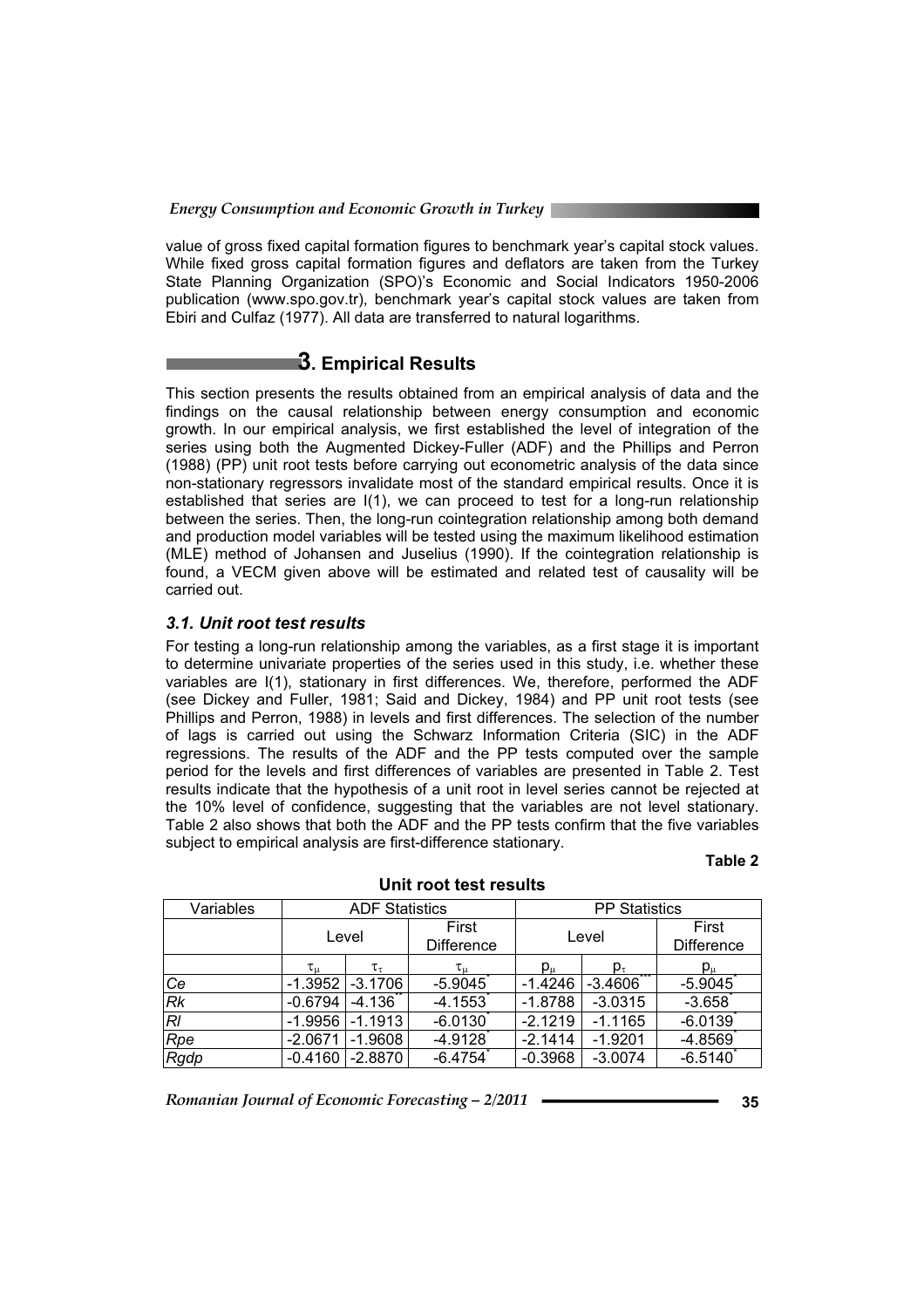| Variables             |              | <b>ADF Statistics</b> |                            | <b>PP Statistics</b> |            |                            |
|-----------------------|--------------|-----------------------|----------------------------|----------------------|------------|----------------------------|
|                       | Level        |                       | First<br><b>Difference</b> | Level                |            | First<br><b>Difference</b> |
|                       | $\tau_{\mu}$ | $\tau_\tau$           | $\tau_{\rm u}$             | ${\sf p_u}$          | $p_{\tau}$ | $p_\mu$                    |
| 1% Critical<br>Value  | $-3.6329$    | $-4.2528$             | $-3.6394$                  | $-3.6329$            | $-4.2436$  | $-3.6394$                  |
| 5% Critical<br>Value  | $-2.9484$    | $-3.5484$             | $-2.9511$                  | $-2.9484$            | $-3.5442$  | $-2.9511$                  |
| 10% Critical<br>Value | $-2.6128$    | $-3.2070$             | $-2.6143$                  | $-2.6128$            | $-3.2046$  | $-2.6143$                  |

*Note: The <i>I* and p statistics refer to the ADF and PP tests respectively. The subscripts  $\mu$  and  $\bar{\tau}$ indicates the models that allow for a drift term and both a drift and a deterministic trend, *respectively. Asterisks (\*, \*\* and \*\*\*), shows significance at 1%, 5% and 10% levels respectively.*

## *3.2. Cointegration test results*

After establishing the level of integration of the data, we use Johansen multivariate cointegration tests to explore any possible long run relationship among the variables involved in the demand and production functions. This involves testing the number of cointegrating vectors. Before undertaking cointegration tests, we first need to determine the number of lags that will be used in the underlying vector autoregression (VAR) model. The relevant order of lags used in the VAR model was determined using the Schwarz Bayesian Criterion (SBC) and Akaike's Information Criterion (AIC). Lag specification results are presented in Table 3. As seen from the Table 3, the number of lags were determined is one for the demand model and two for the production function according to both information criterion, AIC and SIC.

#### **Table 3**

|                |            | Demand Function | <b>Production Function</b> |           |  |
|----------------|------------|-----------------|----------------------------|-----------|--|
| Number of Lags | SIC.       | AIC.            | <b>SIC</b>                 | AIC.      |  |
|                | $-8.4825*$ | $-9.0322*$      | -18.246                    | $-19.162$ |  |
|                | -7.7820    | $-8.7439$       | $-18.343*$                 | $-19.992$ |  |
|                | $-6.9608$  | -8.3350         | -17.584                    | $-19.966$ |  |
|                | $-6.1883$  | $-7.9747$       | $-17.003$                  | -19.9766  |  |

#### **Lag specification results for cointegration tests**

*Note: \* indicates lag order selected by the criterion. AIC and SIC stands for: Akaike information criterion and Schwarz information criterion respectively.*

The cointegration test results obtained from the Johansen and Juselius (JJ, 1990) method for the demand function are presented in Table 4 and for the production function in Table 5. The results obtained from Table 4 and 5 show that the null hypothesis of no cointegration, i.e., r=0 is rejected by both the maximum eigenvalue and the trace statistic for both demand and production function. They are both greater than their critical values. However, the null of r=1 can not be rejected in favor of r=2 for both demand and production models. Thus, there is only one cointegrating vector in the demand and production model.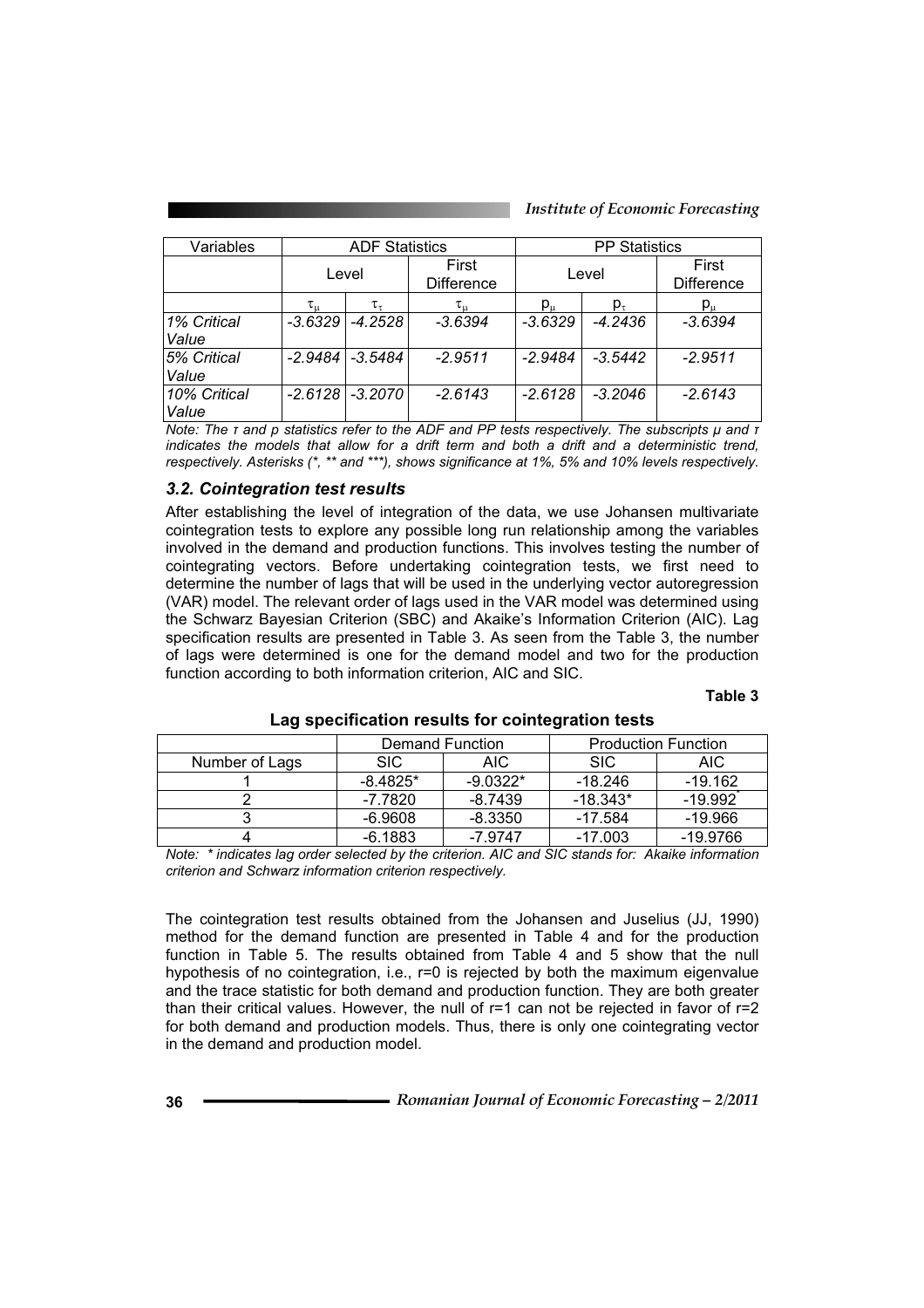*Energy Consumption and Economic Growth in Turkey* 

#### **Table 4**

### **Johansen-Juselius maximum likelihood cointegration tests: Demand function**

| Trace Test |                         |        |          |            | Maximum Eigenvalue Test |                             |          |
|------------|-------------------------|--------|----------|------------|-------------------------|-----------------------------|----------|
| Null       | Alternative   Statistic |        | Critical | Null       | Alternative             | Statistic   Critical Values |          |
|            |                         |        | Values   |            |                         |                             | 22.299   |
| $r = 0$    | $r \geq 1$              | 42.482 | 35.192   | $r = 0$    | $r = 1$                 | 26.285                      | 15.892   |
| $r \leq 1$ | $r \geq 2$              | 16.197 | 20.261   | $r \leq 1$ | $r = 2$                 | 11.661                      | 9.1645   |
| $r \leq 2$ | $r \geq 3$              | 4.5355 | 9.1645   | $r \leq 2$ | $r = 3$                 | 4.5355                      |          |
| .          | $4 - 1$                 | $\sim$ | .        |            | $\epsilon$ $\epsilon$   |                             | $\cdots$ |

*Notes: Asterisks (\*) denotes statistical significance at 5%. r stands for the number of cointegrating vectors.* 

**Table 5** 

## **Johansen-Juselius maximum likelihood cointegration tests: Production function**

| Trace Test |             |           |          | Maximum Eigenvalue Test |                             |                       |        |
|------------|-------------|-----------|----------|-------------------------|-----------------------------|-----------------------|--------|
| Null       | Alternative | Statistic | Critical | <b>Null</b>             | Statistic   Critical Values |                       |        |
|            |             |           | Values   |                         |                             |                       | 28.588 |
| $r = 0$    | $r \geq 1$  | 67.017    | 54.079   | $r = 0$                 | $r = 1$                     | $33.712$ <sup>*</sup> | 22.299 |
| $r \leq 1$ | $r \geq 2$  | 33.305    | 35.192   | $r \leq 1$              | $r = 2$                     | 18.112                | 15.892 |
| $r \leq 2$ | $r \geq 3$  | 15.192    | 20.261   | $r \leq 2$              | $r = 3$                     | 11.751                | 9.164  |
| $r \leq 3$ | $r \geq 4$  | 3.441     | 9.1645   | $r \leq 3$              | $r = 4$                     | 3.4411                |        |

*Notes: Asterisks (\*) denotes statistical significance at 5%. r stands for the number of cointegrating vectors.* 

#### *3.3. Causality test results*

Having determined the presence of cointegration for both models, we estimate a VECM to investigate the short-run and long-run causality and joint causality of both long-run and short-run causality. Table 6 presents the results of the causality tests based on the VECM. Table 6 shows a number of following important results on the causal relationship between energy consumption and economic growth.

#### **Table 6**

| Model      | Dependent<br>Variable | Sources of Causation (Independent Variable) |                       |                     |       |                                               |  |  |
|------------|-----------------------|---------------------------------------------|-----------------------|---------------------|-------|-----------------------------------------------|--|--|
|            |                       |                                             | Short-run<br>Long-run |                     |       |                                               |  |  |
|            |                       |                                             | ECT<br>Joint          |                     |       | Joint                                         |  |  |
|            |                       | $\Delta$ ce                                 | $\Delta$ rgdp         |                     |       | $(\Delta$ ce and ECT) $(\Delta$ rgdp and ECT) |  |  |
| Demand     | <b>Argdp</b>          | ***<br>3.411                                |                       | 8.785               | 5.601 |                                               |  |  |
|            | $\Delta$ ce           |                                             | 5.127                 | $\overline{28.910}$ |       | 14.699                                        |  |  |
| Production | $\Delta$ rgdp         | 0.149                                       |                       | 7.236               | 3.633 |                                               |  |  |
|            | $\Delta$ ce           |                                             | 0.199                 | 6.579               |       | 3.692                                         |  |  |

#### **Granger causality test results**

*Note: Values are F-statistics. Asterisks (\*, \*\*, \*\*\*) denote statistical significance at 1%, 5% and 10% respectively.*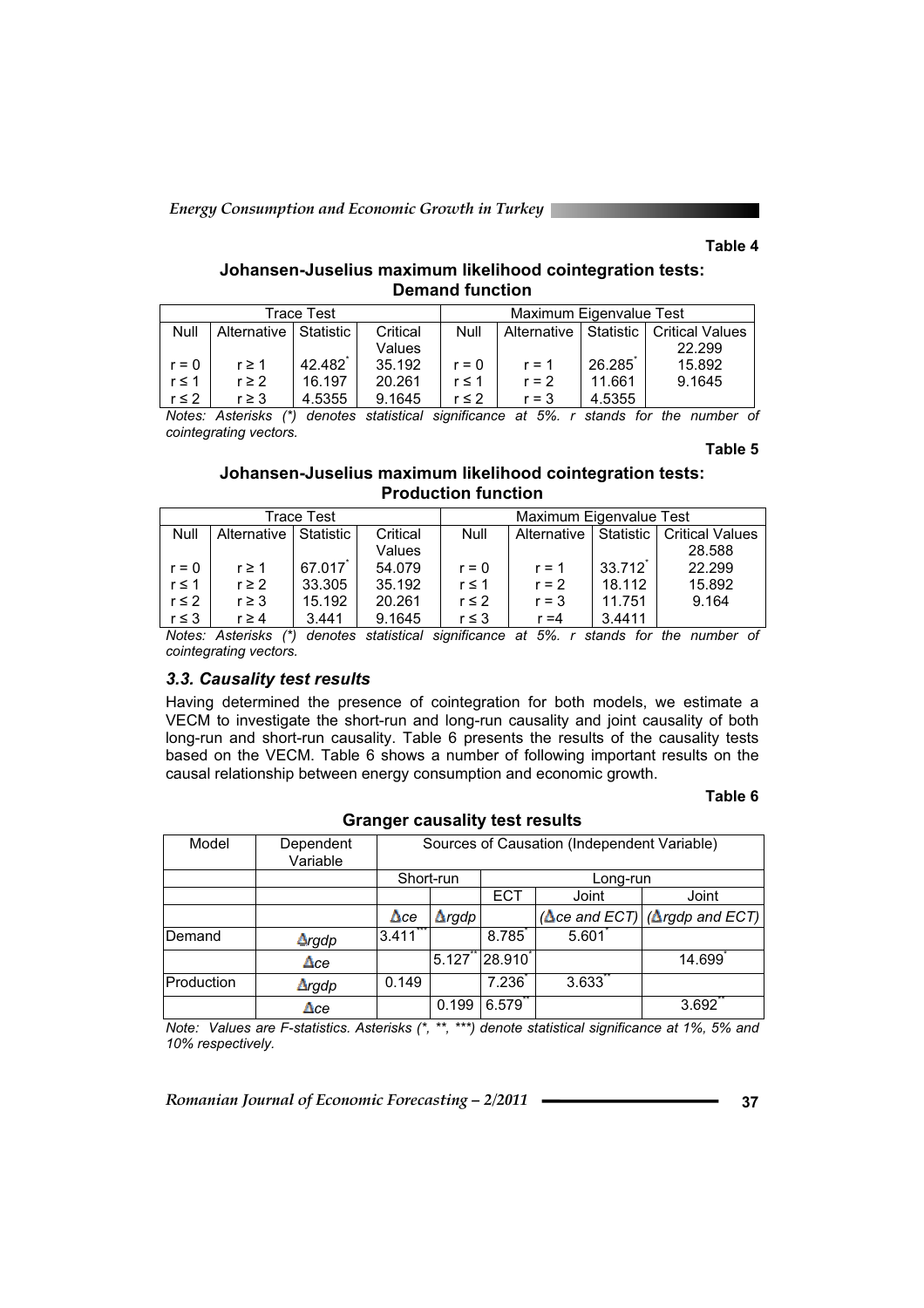#### *Institute of Economic Forecasting*

First, the outcome of the test for the demand model is different from that of the production model. For the demand model, the coefficient on lagged GDP term in the energy equation is statistically significant at 5% level of significance whereas the coefficient on lagged energy consumption term is only significant at 10% level of significance. The corresponding coefficients are found to be insignificant for the production model. Therefore, we can conclude that there is a bi-directional short-run relationship between variables for the demand model but not for the production model.

Second, the coefficients on the error-correction term (ECT) are statistically significant for models and dependent variables implying the presence of bi-directional long-run causality among energy consumption and economic growth. Values of coefficients of ECT term for the demand model are -1.00 in the GDP equation and -0.74 in the energy equation. The corresponding coefficients for the production model are -0.87 for the GDP equation and -0.77 in the energy equation. These imply that for both models, adjustment coefficients are considerably high indicating that deviations from the longrun equilibrium are eliminated rapidly.

Third, the rejection of the hypothesis that the coefficients on the ECT and the interaction terms are jointly zero also confirm the existence of the bi-directional longrun causality between energy consumption and economic growth.

Finally, taken all the results together given in Table 6, we can conclude that there is a bi-directional causality between energy consumption and economic growth. In addition, while the reason behind the observed causality for the demand model is explained by both short-run and long-run causality channels, bi-directional causality observed in the production model stems from only long-run causality among energy consumption and economic growth. Therefore, *feedback hypothesis*, which implies that there is two-way (bidirectional) causality between energy consumption and economic growth, is confirmed for Turkey.

Comparing with the evidence provided in the empirical literature on the other countries, we can argue that the results of causality tests presented in the paper for Turkey is in general consistent with the results of empirical literature. For the production model, the lack of short-run causal relationship between energy consumption and economic growth is consistent with the neutrality found by Oh and Lee (2004), Yu and Yin (1992) and Masih and Masih (1996) for Korea, India, Indonesia and Pakistan. The evidence of bi-directional Granger causality among energy consumption and economic growth is consistent with the findings of Belloumi (2009), Erdal et al. (2008), Stern (1993, 2000), Yang (2000), Asafu-Adjaye (2000), Glasure and Lee (1998) and Masih and Masih (1996) for USA, Turkey, Taiwan, Tunisia, Korea, and Pakistan.

# **4. Conclusion**

It is important for policymakers to understand the relationship between energy consumption and economic growth in order to design effective energy and environmental policies. A general conclusion from the previous studies is that there is no consensus either on the existence or on the direction of causality between energy consumption and economic growth in the literature.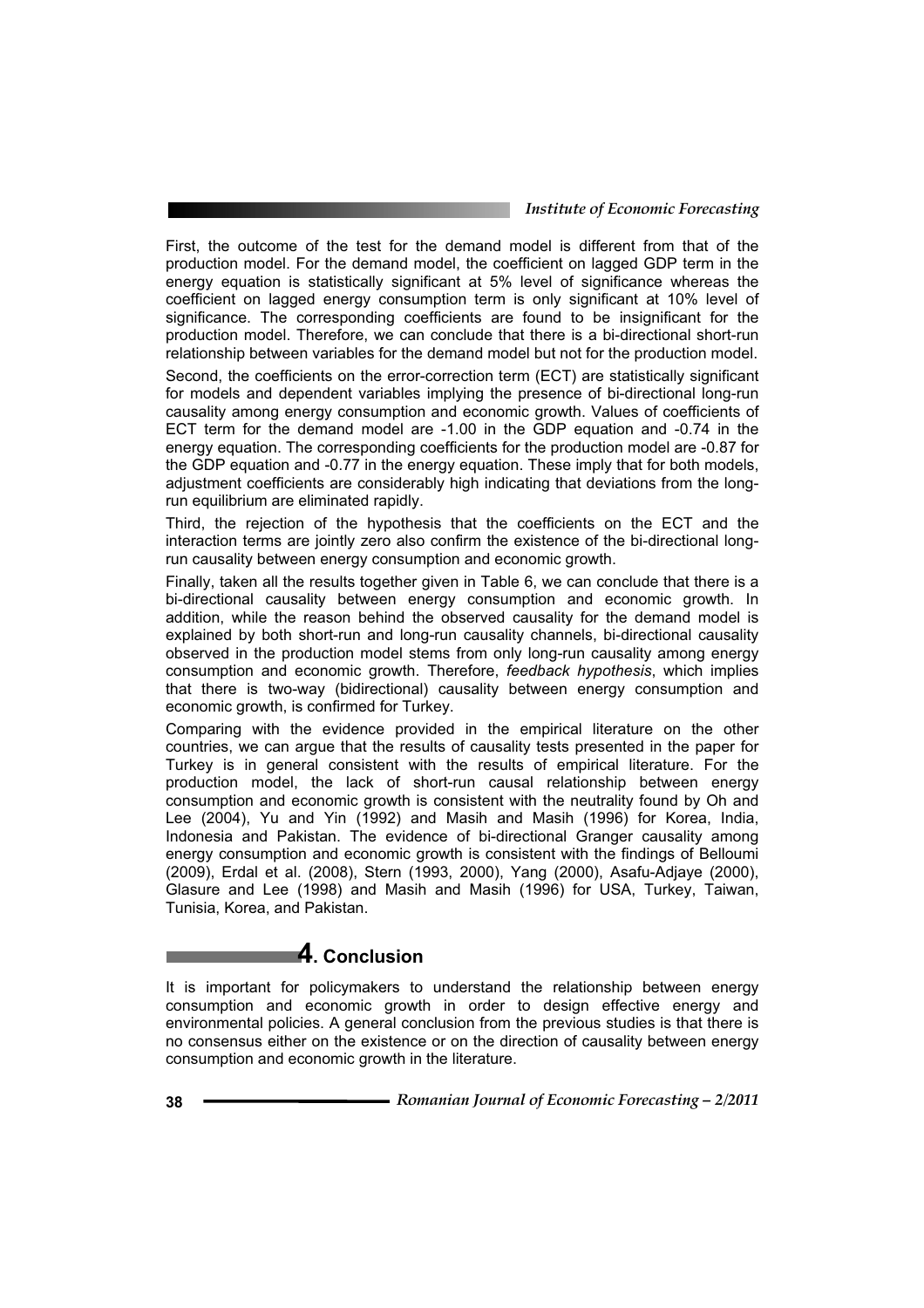#### *Energy Consumption and Economic Growth in Turkey*

This paper analyses the causal relationship between energy consumption and economic growth using two multivariate models, namely demand model and production model for Turkey in 1971-2006. Based on a VECM, we tested Granger causality after finding cointegration among variables of both models. The short-run dynamics of the variables indicate that there is bi-directional short-run causal relationship between energy and GDP in the demand model whereas no short-run causality in the production model. For both demand and production models, the coefficients of the ECT terms for all models are statistically significant implying the presence of bi-directional long-run causality among energy consumption and economic growth. As a result, "*feedback hypothesis"* is confirmed in Turkey. This implies that high energy consumption tends to have high economic growth and vice versa in Turkey.

These findings have very important policy implications. The long-run bi-directional causal relationship between energy and GDP shows that the higher the level of economic activity the higher the energy consumption and vice versa. This means that an increase in energy consumption directly affects economic growth and that economic growth also stimulates further energy consumption. Consequently, we conclude that energy is a limiting factor to economic growth in Turkey and, hence, shocks to energy supply will have a negative impact on economic growth and vice versa.

According to the official energy projections for Turkey, there is continuing increase in demand for energy in the next two decades. The higher demand for energy consumption in Turkey is growing rapidly due to the technical, social and economic development. Since energy will play an increasingly vital role in Turkey, examining this issue highlights a potentially significant relationship. Thus, to achieve sustainable economic growth, the results imply that Turkey needs to secure energy resources.

# **References**

- Altinay, G. and Karagol, E. (2004), "Structural break, unit root, and the causality between energy consumption and GDP in Turkey", *Energy Economics*, 26 (6): 985-994.
- Asafu-Adjaye, J. (2000), "The relationship between energy consumption, energy prices and economic growth: time series evidence from Asian developing countries", *Energy Economics*, 22: 615-625.
- Belloumi, M. (2009), "Energy consumption and GDP in Tunisia: Cointegration and causality analysis", *Energy Policy*, 37(7): 2745-2753.
- Dickey, D. and Fuller, W. (1981), "The likelihood ratio statistics for autoregressive time series with a unit root." *Econometrica* 49, 1057-72.
- Ebiri, K. and Culfaz, A. (1977), "Capital and Labour in Turkish manufacturing Industry" (in Turkish), *SPO Publication*, No. DPT 1624, Ankara State Planning Organization.

Erdal, G. Erdal, H. and Esengun, K. (2008), "The causality between energy consumption and economic growth in Turkey", *Energy Policy*, 36(10): 3838-3842.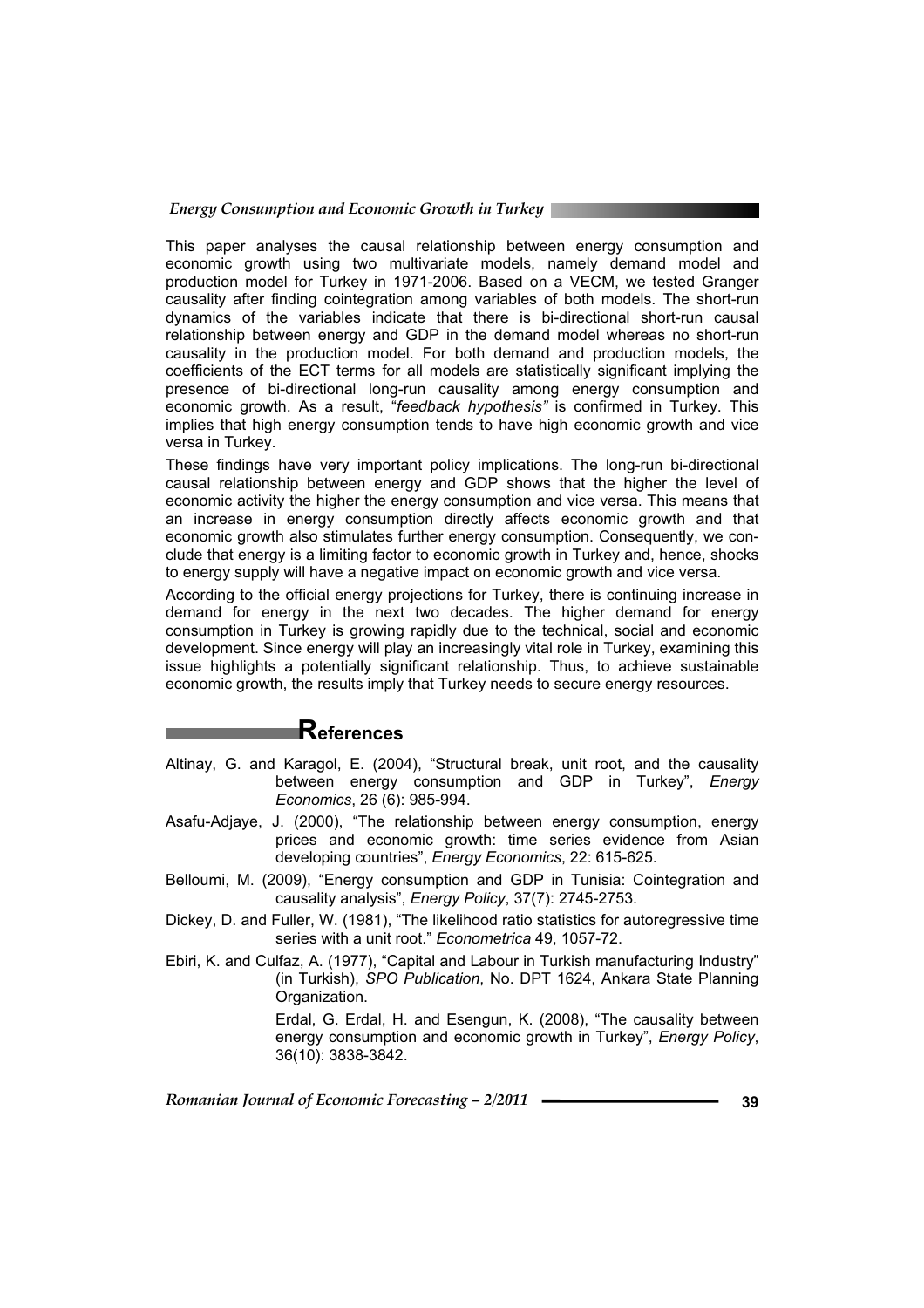- Glasure, Y.U. and Lee, A.R. (1998), "Cointegration, error-correction and the relationship between GDP and energy: The case of South Korea and Singapore", *Resource and Energy Economics*, 20: 17-25.
- Halicioglu, F. (2009), "An econometric study of  $CO<sub>2</sub>$  emissions, energy consumption, income and foreign trade in Turkey", *Energy Policy*, 37: 1156-1164.
- Johensen, S. and Juselius, K. (1990), "Maximum likelihood estimation and inference on cointegration with applications to the demand for money", *Oxford Bulletin of Economics and Statistics*, 52: 169--210.
- Karanfil, F. (2008), "Energy consumption and economic growth revisited: Does the size of unrecorded economy matter?", *Energy Policy*, 36(8): 3029-3035.
- Lise,W. and Van Montfort, K. (2007), "Energy consumption and GDP in Turkey: Is there a co-integration relationship?", *Energy Economics,* 29: 1166-1178.

Masih, A.M. and Masih, R. (1996),

"Energy consumption, real income and temporal causality: Results from a multicountry study based on cointegration and error correction modeling techniques", *Energy Economics*, 18: 165-183.

- Masih, A.M. and Masih, R. (1997), "On the temporal causal relationship between energy consumption, real income and price: Some new evidence from Asian-energy dependent NICs based on a multivariate cointegration vector error-correction approach", *Journal of Policy Modeling*, 19(4): 417-440.
- Oh, W. and Lee, K. (2004), "Energy consumption and economic growth in Korea: Testing the causality relation", *Journal of Policy Modeling*, 26: 973-981.
- Ozturk, I. (2010), "A literature survey on energy–growth nexus", *Energy Policy*, 38: 340-349.
- Ozturk, I. and Acaravci, A. (2010), "CO2 Emissions, Energy Consumption and Economic Growth in Turkey", *Renewable and Sustainable Energy Reviews*, 14(9): 3220-3225.
- Phillips, P.C.B. and Perron, P. (1988), "Testing for a unit root in time series regression", *Biometrika*, 75: 335-346.
- Said, E.S. and Dickey, D.A. (1984), "Testing for unit roots in autoregressive moving average models of unknown order", *Biometrika*, 71: 599-607.
- Soytas,, U. Sari, R. and Ozdemir, O. (2001), "Energy consumption and GDP relation in Turkey: A cointegration and vector error correction analysis. Economies and Business in Transition: Facilitating Competitiveness and Change in the Global Environment Proceedings", Global Business and Technology Association, pp. 838–844. Available at: <http://sari\_r2.web.ibu.edu.tr/yayinlarim/Energy%20Soytas\_Sari\_Ozd emir.pdf>.